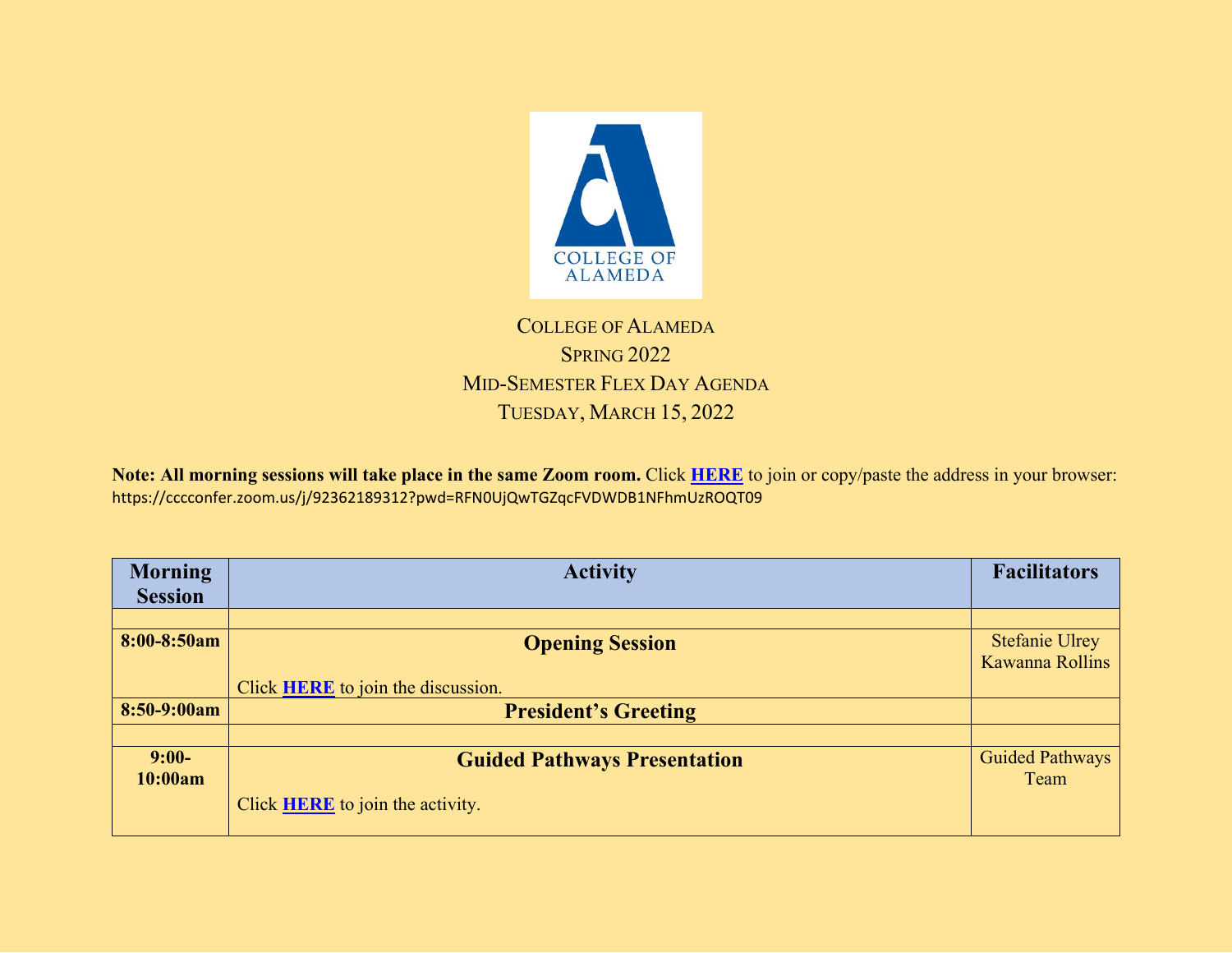| $10:00-$<br>11:00am                | <b>Equity in the Classroom</b><br>Click <b>HERE</b> to join the activity.                                                             | <b>Jody Campbell</b><br><b>Maurice Jones</b> |
|------------------------------------|---------------------------------------------------------------------------------------------------------------------------------------|----------------------------------------------|
|                                    |                                                                                                                                       |                                              |
| $11:00am -$<br>12:00pm             | <b>Division Meetings</b>                                                                                                              |                                              |
|                                    | <b>Liberal Studies and Language Arts</b><br>$\bullet$                                                                                 | Dean Lilia                                   |
|                                    | Click <b>HERE</b> to join or copy/paste the address: https://us06web.zoom.us/j/84724089561                                            | Celhay                                       |
|                                    | <b>Science, Technology, Engineering, and Mathematics</b><br>$\bullet$                                                                 | Dean Reza                                    |
|                                    | Click <b>HERE</b> to join or copy/paste the address:<br>https://cccconfer.zoom.us/j/5107909695                                        | Majlesi                                      |
|                                    | <b>Career and Workforce Education</b><br>$\bullet$                                                                                    |                                              |
|                                    | Click <b>HERE</b> to join or copy/paste the address:<br>https://us06web.zoom.us/meeting/register/tZMrdeCsqTkoGdW4XOq1qk mnDSjHN70i6Go | Dean Eva<br><b>Jennings</b>                  |
| $12:00-1:00$                       | <b>Lunch Break</b>                                                                                                                    |                                              |
| <b>Afternoon</b><br><b>Session</b> | <b>Activity</b>                                                                                                                       | <b>Facilitators</b>                          |
|                                    | <b>Please select from the following activities:</b>                                                                                   |                                              |
| $1:00-$<br>2:30 <sub>pm</sub>      | <b>Curriculum Meeting (Open Invitation)</b>                                                                                           | Jayne Smithson,<br>Curriculum<br>Cmte. Chair |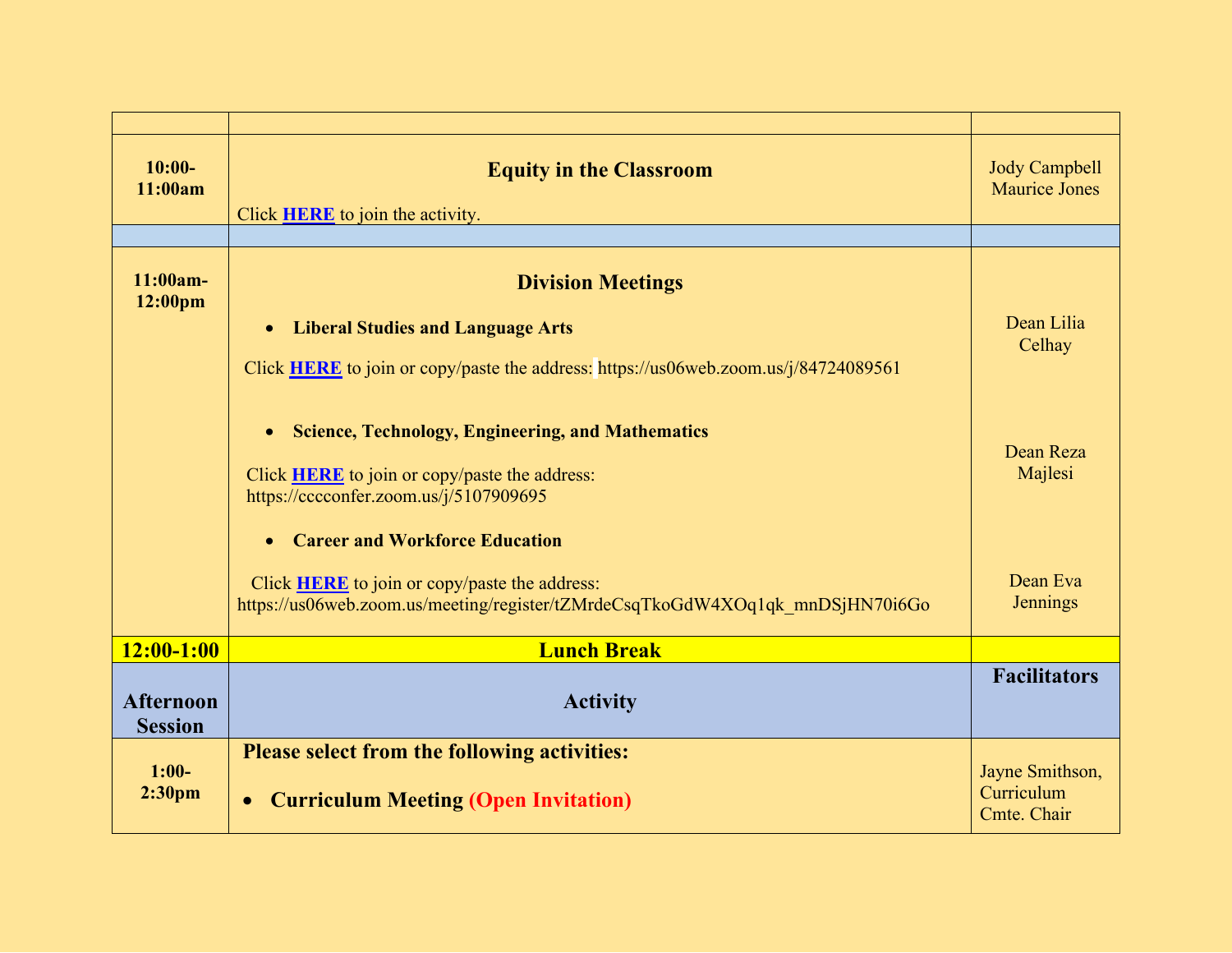| $1:30-$<br>$2:15$ pm          | <b>Description:</b> Curriculum development is one of the most important faculty responsibilities, but<br>many faculty members do not understand how to complete this vital task. Please join us in<br>today's active Curriculum Committee meeting to experience the process of curriculum<br>development and approval in real-time. Bring your questions and ideas to share!<br>Click HERE to join or copy/paste the address into the browser:<br>https://cccconfer.zoom.us/j/98355700456<br><b>Note:</b> This event will end at 2:30.<br><b>Professional Development Overview - for Faculty</b><br>$\bullet$<br><b>Description:</b> Inger Stark, PCCD Professional Development Coordinator, will offer an overview<br>of professional development as it relates to faculty. Topics include Column Advancement,<br>Sabbatical Leaves, and what PD is required of faculty each year.<br>Click HERE to join or copy/paste the link into the browser:<br>https://cccconfer.zoom.us/j/93258927149<br><b>Note:</b> This activity will start at 1:30pm and end at 2:15pm. | <b>Inger Stark,</b><br><b>PCCD</b><br>Professional<br>Development<br>Coordinator |
|-------------------------------|---------------------------------------------------------------------------------------------------------------------------------------------------------------------------------------------------------------------------------------------------------------------------------------------------------------------------------------------------------------------------------------------------------------------------------------------------------------------------------------------------------------------------------------------------------------------------------------------------------------------------------------------------------------------------------------------------------------------------------------------------------------------------------------------------------------------------------------------------------------------------------------------------------------------------------------------------------------------------------------------------------------------------------------------------------------------|----------------------------------------------------------------------------------|
|                               |                                                                                                                                                                                                                                                                                                                                                                                                                                                                                                                                                                                                                                                                                                                                                                                                                                                                                                                                                                                                                                                                     |                                                                                  |
| $2:00-$<br>3:00pm             | <b>The Puente Learning Community</b><br>Click <b>HERE</b> to join or copy/paste the address into the browser:<br>https://cccconfer.zoom.us/j/94100069592?pwd=bmNuSENiSTZ5UmNHL3g0aUJsOHoyQT09                                                                                                                                                                                                                                                                                                                                                                                                                                                                                                                                                                                                                                                                                                                                                                                                                                                                       | The Puente<br>Team                                                               |
|                               |                                                                                                                                                                                                                                                                                                                                                                                                                                                                                                                                                                                                                                                                                                                                                                                                                                                                                                                                                                                                                                                                     |                                                                                  |
| $3:00-$<br>4:00 <sub>pm</sub> | <b>CoA TRC (Tenure Review Committees) Virtual Meet, Greet, and Need</b><br><b>Answers Workshop</b>                                                                                                                                                                                                                                                                                                                                                                                                                                                                                                                                                                                                                                                                                                                                                                                                                                                                                                                                                                  | Rochelle Olive,<br><b>CoA TRC</b><br>Facilitator                                 |